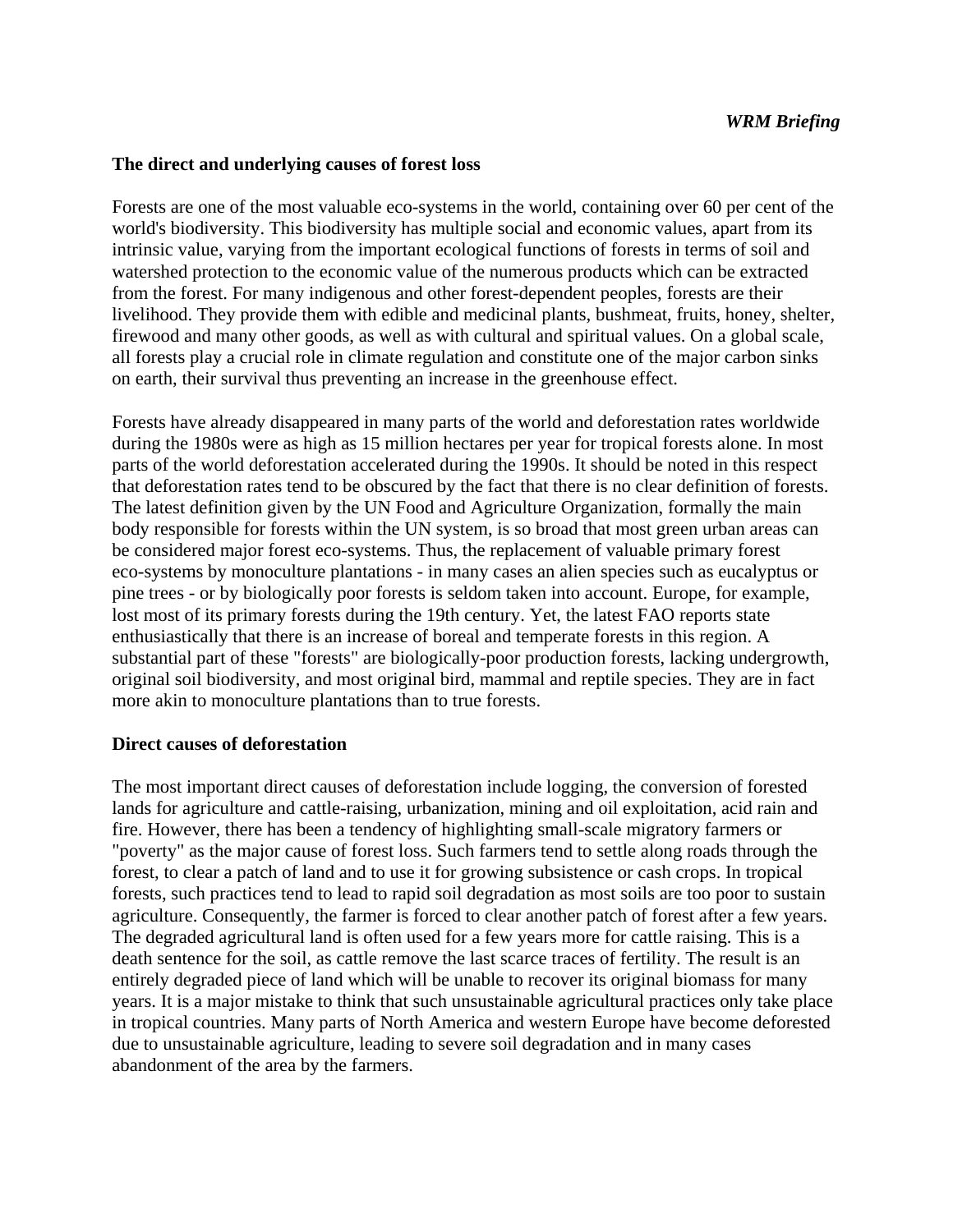In other countries, clearcut logging practices have been the main reason for forest loss. In the early nineties, Canada and Malaysia were famous examples of countries where logging companies ruthlessly cleared mile upon mile of precious primary forests. Here too, the historical perspective should not be overlooked. Countries like Ireland and Scotland used to be almost entirely forested, but were nearly completely cleared under British rule to provide timber for English shipbuilders. Today, logging still forms the most important direct threat to forests in regions like the Guianan shield (stable area of low relief in the Earth's crust), Central Africa, East Siberia and British Columbia.

## **The underlying causes of deforestation and forest degradation**

During the last few decades, the forest crisis has prompted many international, regional and national preservation initiatives, yet many have had little success. There is general agreement that this is due to the fact that these strategies were too focused on the immediate causes of deforestation, and neglected the underlying causes which are multiple and interrelated. In some cases they are related to major international economic phenomena, such as macro-economic strategies which provide a strong incentive for short-term profit-making instead of long-term sustain ability. Also important are deep-rooted social structures, which result in inequalities in land tenure, discrimination against indigenous peoples, subsistence farmers and poor people in general. In other cases they include political factors such as the lack of participatory democracy, the influence of the military and the exploitation of rural areas by urban elites. Overconsumption by consumers in high-income countries constitutes another of the major underlying causes of deforestation, while in some regions uncontrolled industrialization is at the heart of forest degradation with widespread pollution resulting in acid rain.

The causes of deforestation are many and varied, and it is impossible to cover them all. However some examples can show how these causes are closely interrelated one to each other.

# **The forces behind unsustainable agriculture**

According to the FAO, 90 per cent of deforestation is caused by unsustainable agricultural practices, while logging and plantation forestry play a greater role in forest degradation. However debatable these figures may be, unsustainable agriculture is undoubtedly one of the major direct causes of deforestation and forest degradation in many countries of the world. A simplistic approach to the problem would imply blaming the "ignorance" of the farmers involved in this process. The process is however more complex. Few people actually decide that they want to leave their native land, go to the forest, cut it and convert it into agricultural land. They are driven to such actions by national and international forces with interests different to theirs. In some countries, forests act as safety-valves to avoid social uprisings, in the following way. The concentration of power and land in few hands results in large groups of dispossessed people, which may lead to confrontation. To avoid conflict, some of these people are offered free land within the forests. Access to forests is made possible through government-promoted road projects, either built to open up and "develop" the forests or resulting from the commercial activities of logging, mining, and energy generation. In the above example, it is clear that deforestation can take place only because a number of government policies - social and economic - indirectly promote it. Whilst the poor may operate the chainsaws or set the forest on fire, it is mostly governments and corporations who are behind such actions.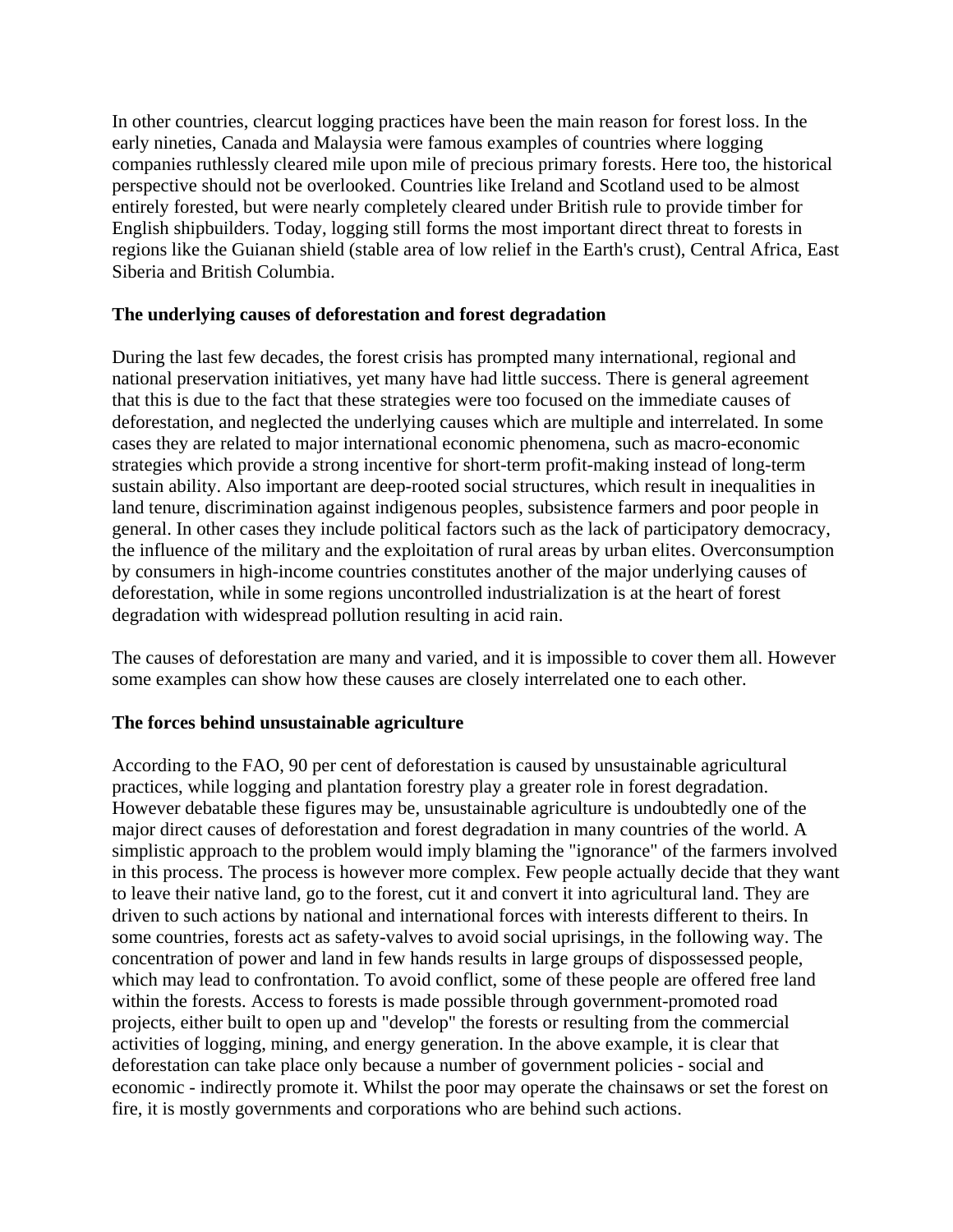#### **The far-reaching consequences of globalization**

In other cases, forests are opened up for modern large-scale agriculture or cattle-raising aimed at the export market. For example, forests have been converted for cattle in Central America, for soy bean production in Brazil and for pulpwood in Indonesia. In the first case, the process originated in the explosive development of a fast food - hamburger - market in the US which required vast amounts of low-quality cheap meat which could be produced in nearby tropical countries. The result was widespread deforestation in Central America. Subsidized and highly intensive meat production in Europe requires an ever-increasing supply of grains to feed livestock. Soy bean is one of the major inputs for such production and enormous patches of forest have been opened up in Brazil - and in many other Southern countries - to ensure the economic sustainability of that sector through the supply of cheap grain. A similar situation occurs with paper: the continued growth of paper consumption, particularly in high income countries, depends on the availability of cheap wood or pulp to feed the paper mills. Forests are thus being cleared in Indonesia - and many other parts of the world - to give way to eucalyptus plantations aimed at supplying that market with increasing amounts of cheap raw material.

In the above cases, it is clear that the production of hamburgers in the US, of meat in Europe and of paper in high-income countries are a contributory cause of deforestation in Central America, Brazil and Indonesia.

## **Land tenure policies and inequalities**

Ecuador offers an example which applies not only to most other Amazonian countries but also to many other Southern countries with deep forests. Since the 1970s there has been a great influx of farmers into the Ecuadorian Amazon, one of the most precious forest areas in the world. Most of these farmers came from the Andes and coastal regions of the country, where they were faced with landlessness, unemployment, and land degradation. Migration was strongly encouraged by the Ecuadorian Government, with a provision for land titles for plots of 45-50 hectares for the migrants. As farmers ran the risk of losing their land title if they did not turn it into agricultural or other "useful" land, deforestation was more or less obligatory.

In most cases, only a combination of a desperate situation at home and strong legal, economic or other incentives will make people migrate to the forest. In Ecuador, the migration was mainly government-driven, caused by the lack of land reform and sustainable agriculture in the Andes and coastal regions (push-factors) and a deliberate policy to entice people to move to the forest (pull-factors), through a public information campaign using false perspectives and land titles which often encroached upon the land rights of indigenous peoples. While the construction of roads by oil companies helped the farmers, it is also important to note that in countries which do not have such push- and pull-factors, the construction of roads through the forest does not automatically lead to migration. In Cameroon, for example, most farmers do not feel tempted at all to move from their semi-arid homelands in the North of the country to the tropical forest in the South, despite the fact that this forest is being increasingly opened up by logging roads.

# **Consumption and production patterns**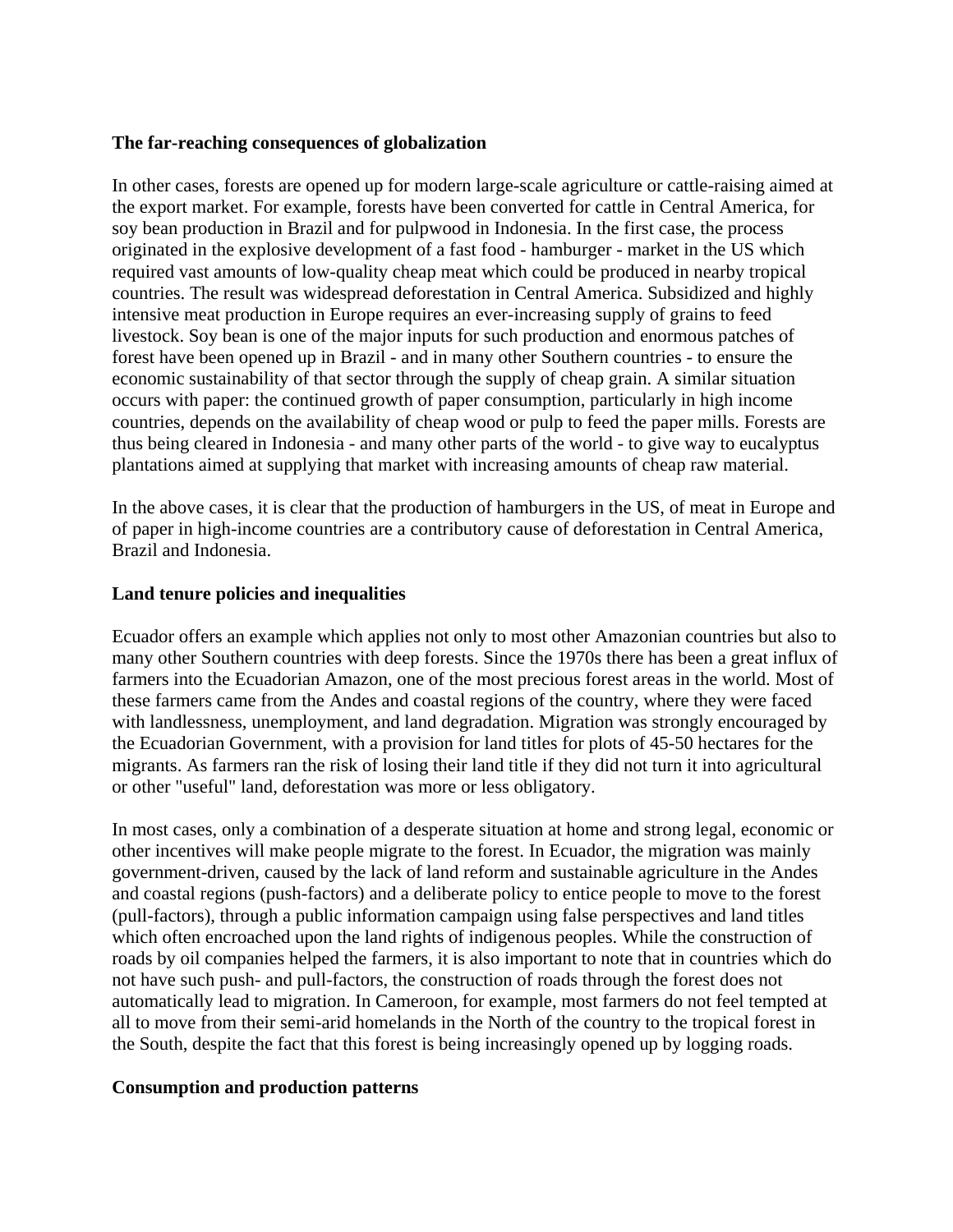It should be emphasized that it is seldom the production of food for the poor which causes deforestation, as the largest areas of forests converted to other uses are currently being dedicated to the production of cash crops and cattle. These products, which vary from coffee and beef to coca and soy bean, are in many cases almost exclusively produced for export markets in OECD countries. It is absurd to defend the production of these goods with arguments about food security, as some governments and international institutions (including the FAO) do, since Northern countries have excessively high levels of consumption.

Under the current free-trade oriented ideology, the standard solution of institutions like the International Monetary Fund for these problems is increasing exports, instead of decreasing imports. Meanwhile, it is the import of luxury goods for the wealthy, as well as weapons, which tend to lie at the roots of trade balance and balance of payments distortions, both in industrialized and in low income countries. One of the major contributory factors in deforestation is the failure of macro-economic bodies like the Bretton Woods Institutions to recognize this relationship between consumption patterns and macro-economic problems.

# **A global problem with many actors**

Deforestation and forest degradation occurs both in Northern and Southern countries and its underlying causes also originate in both, although with varying degrees of responsibility. Industrialized countries have not only cut down or degraded their own forests in the past; many are still doing so today. This occurs either through large-scale clear-cutting - as in many areas of Canada, the US or Australia - or through the thinning and therefore degradation - of forests reducing them to a few commercially valuable species at the expense of biodiversity - such as in Sweden, France or Finland. At the same time, problems resulting from industrialization - such as acid rain - are having a strong impact. In the South, some forests are being clear-felled - mostly for unsustainable export-oriented agriculture, tree and oil-palm plantations and cattle - or are being degraded as a result of the selective logging of the more commercial species - such as mahogany.

Some underlying causes originate within the country while others can be found outside national boundaries. In this latter situation, the main responsibility usually lies in the North. Macro-economic policies imposed on the South through a number of mechanisms can also contribute to deforestation. One of the more obvious results of such policies has been the increasing incorporation of Southern agricultural exports to markets in Northern countries, usually at the expense of forests. The same macro-economic policies have resulted in the concentration of wealth in the North which, coupled with strong incentives to consumerism, have created unsustainable consumption patterns which have a strong impact particularly - though not exclusively - on Southern forests.

Southern governments and elites also hold responsibility for some deeper causes of deforestation. Government policies on indigenous peoples' rights - particularly those affecting territorial rights - have been the cause of much deforestation which would not have occurred if those rights had been acknowledged. Policies over land tenure rights in general have resulted in the concentration of the best agricultural lands in a few hands and the consequent migration of poor peasants into the forests, resulting in large-scale felling of trees. In most cases however government policies are linked to external actors such as multilateral institutions, "co-operation"